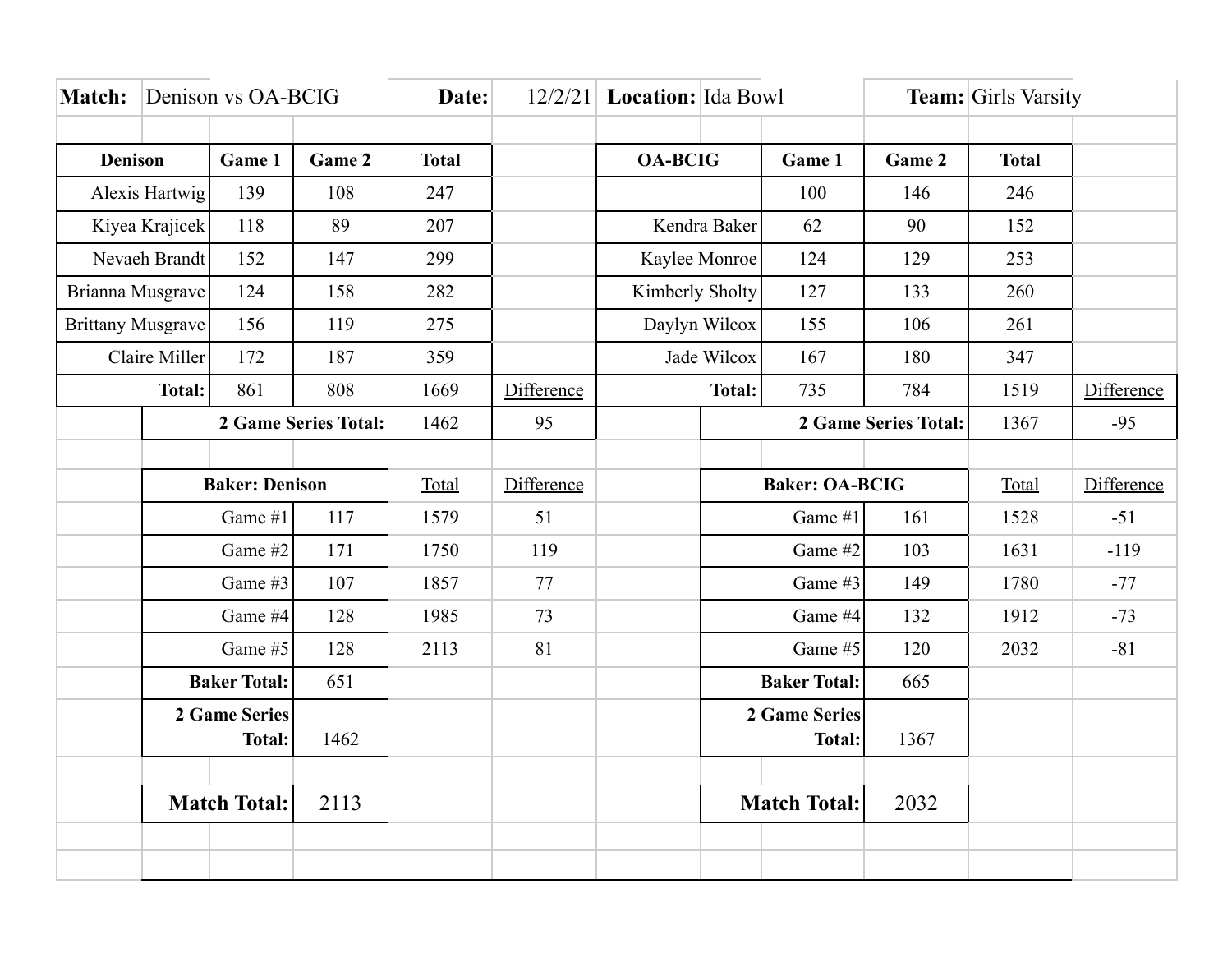| <b>Varsity Girls Highlights</b>                                                                                           |  |
|---------------------------------------------------------------------------------------------------------------------------|--|
| The girls varsity team won their match against OA-BCIG. High games from the varsity team include Claire Miller with a     |  |
| 187, Brianna Musgrave with a 158, Brittany Musgrave with a 156, and Nevaeh Brandt with a 152. Claire Miller had the       |  |
| high series of 359 for the team with games of 172 and 187. It was a close match going into bakers. The varsity girls were |  |
| ahead by 95 pins. They started bakers off with a 117. Bowled a strong second game of 171. They finished with games of     |  |
| 107, 128, and 128. They ended up beating OA-BCIG 2113 to 2032.                                                            |  |
|                                                                                                                           |  |
|                                                                                                                           |  |
|                                                                                                                           |  |
|                                                                                                                           |  |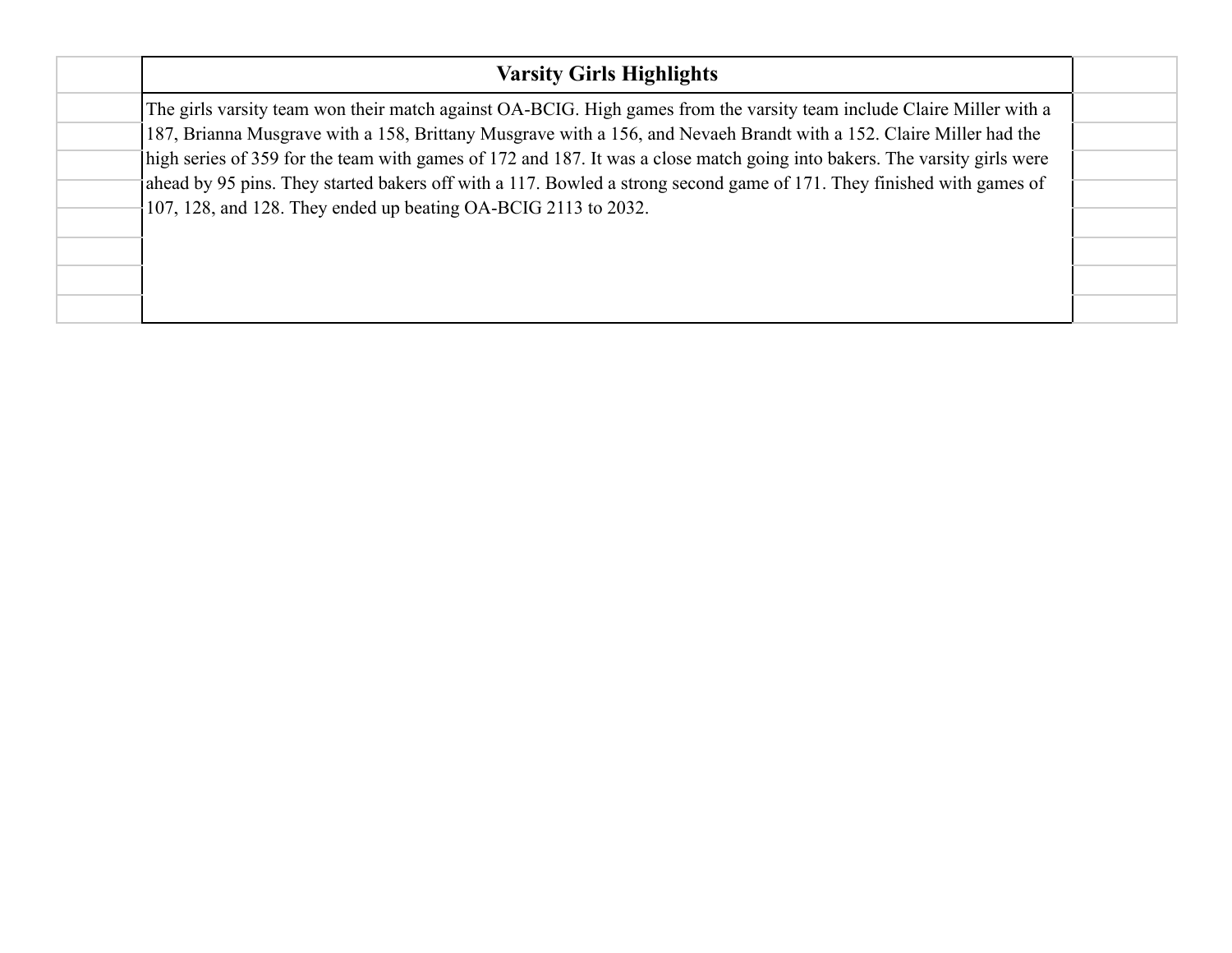|                        |                                       | Match: Denison vs OA-BCIG |                             | Date:        | 12/2/21    | Location: Ida Bowl |                       |                                       | <b>Team:</b> Boys Varsity |              |            |
|------------------------|---------------------------------------|---------------------------|-----------------------------|--------------|------------|--------------------|-----------------------|---------------------------------------|---------------------------|--------------|------------|
|                        |                                       |                           |                             |              |            |                    |                       |                                       |                           |              |            |
| <b>Denison</b>         |                                       | Game 1                    | Game 2                      | <b>Total</b> |            | <b>OA-BCIG</b>     |                       | Game 1                                | Game 2                    | <b>Total</b> |            |
| Jake Fink              |                                       | 179                       | 182                         | 361          |            |                    |                       | 122                                   | 143                       | 265          |            |
| Kyle Segebart          |                                       | 203                       | 174                         | 377          |            |                    |                       | 191                                   | 166                       | 357          |            |
|                        | Harrison Dahm                         | 183                       | 213                         | 396          |            | JG                 |                       | 163                                   | 218                       | 381          |            |
| Christian<br>Schmadeke |                                       | 267                       | 213                         | 480          |            | Aidan Bower        |                       | 151                                   | 153                       | 304          |            |
|                        | Trey Brotherton                       | 210                       | 222                         | 432          |            | Ben Hofmeister     |                       | 197                                   | 210                       | 407          |            |
|                        | Lucas Segebart                        | 189                       | 210                         | 399          |            | Damon Jones        |                       | 219                                   | 174                       | 393          |            |
|                        | <b>Total:</b>                         | 1231                      | 1214                        | 2445         | Difference |                    | <b>Total:</b>         | 1043                                  | 1064                      | 2107         | Difference |
|                        |                                       |                           | <b>2 Game Series Total:</b> | 2084         | 242        |                    |                       |                                       | 2 Game Series Total:      | 1842         | $-242$     |
|                        |                                       |                           |                             |              |            |                    |                       |                                       |                           |              |            |
|                        | <b>Baker: Denison</b>                 |                           |                             | Total        | Difference |                    | <b>Baker: OA-BCIG</b> |                                       |                           | Total        | Difference |
|                        | Game #1                               |                           | 179                         | 2263         | 240        |                    | Game #1               |                                       | 181                       | 2023         | $-240$     |
|                        | Game #2                               |                           | 195                         | 2458         | 262        |                    | Game #2               |                                       | 173                       | 2196         | $-262$     |
|                        |                                       | Game #3                   | 182                         | 2640         | 276        |                    | Game #3               |                                       | 168                       | 2364         | $-276$     |
|                        | Game #4                               |                           | 147                         | 2787         | 236        |                    | Game #4               |                                       | 187                       | 2551         | $-236$     |
|                        | Game #5                               |                           | 255                         | 3042         | 350        |                    | Game #5               |                                       | 141                       | 2692         | $-350$     |
|                        | <b>Baker Total:</b>                   |                           | 958                         |              |            |                    | <b>Baker Total:</b>   |                                       | 850                       |              |            |
|                        | <b>2 Game Series</b><br><b>Total:</b> |                           | 2084                        |              |            |                    |                       | <b>2 Game Series</b><br><b>Total:</b> | 1842                      |              |            |
|                        |                                       | <b>Match Total:</b>       | 3042                        |              |            |                    |                       | <b>Match Total:</b>                   | 2692                      |              |            |